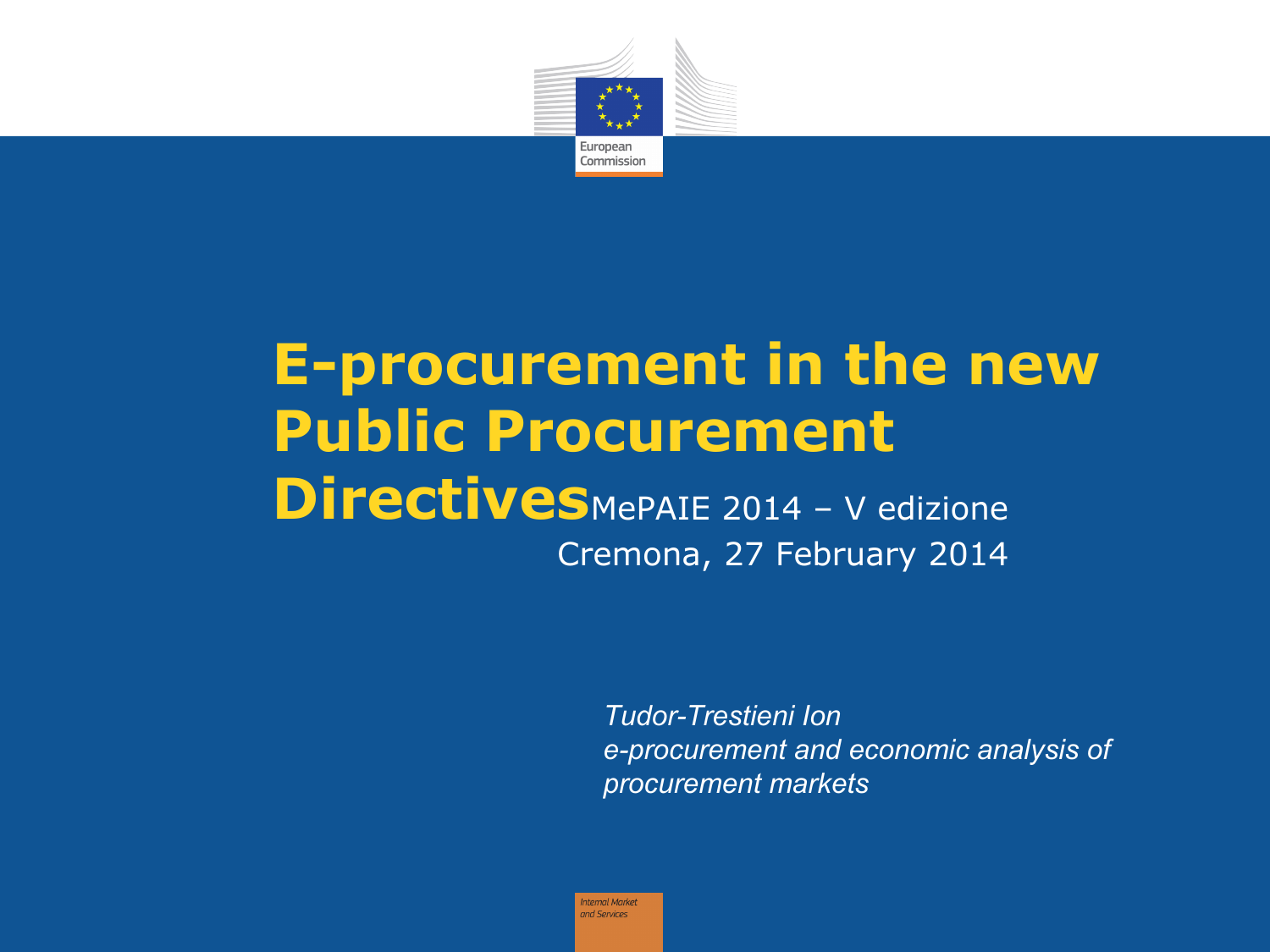

## **Public procurement is about 20% of EU's GDP**

#### Total expenditure by general government and utilities on works, goods and services, in Billion  $\epsilon$



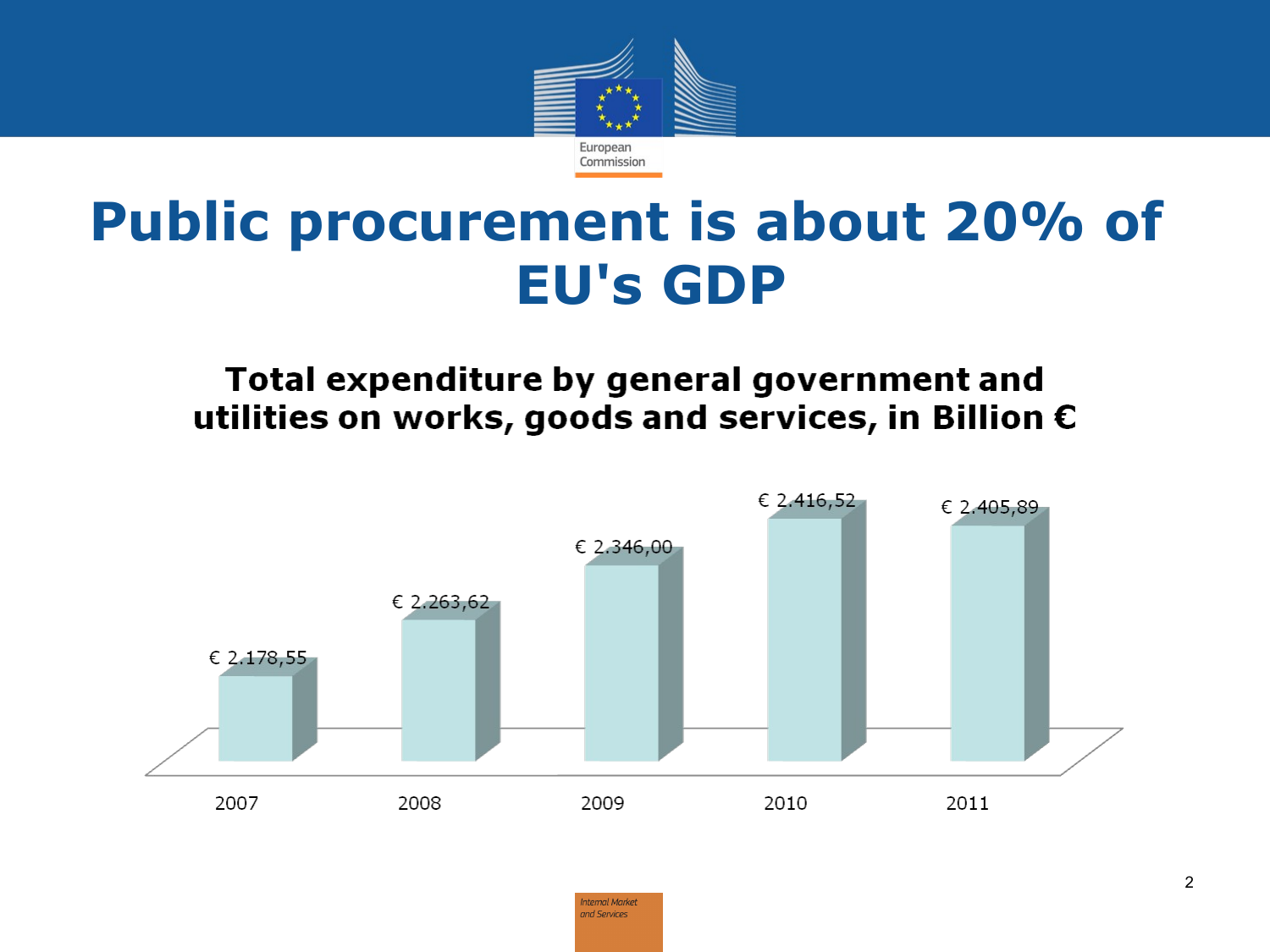

## **Public procurement Directives cover about 20% of total procurement**

*- About 425 billion euros covered by the Directives (above certain thresholds)*

- *4 Public Procurement Directives:*
	- *Directive replacing 2004/18/EC (Public sector)*
	- *Directive replacing 2004/17/EC (Utilities)*
	- *Directive 2009/81/EC (Defence and Security)*
	- *new Directive on concessions*

*- Main focus of presentation: Directive replacing 2004/18/EC*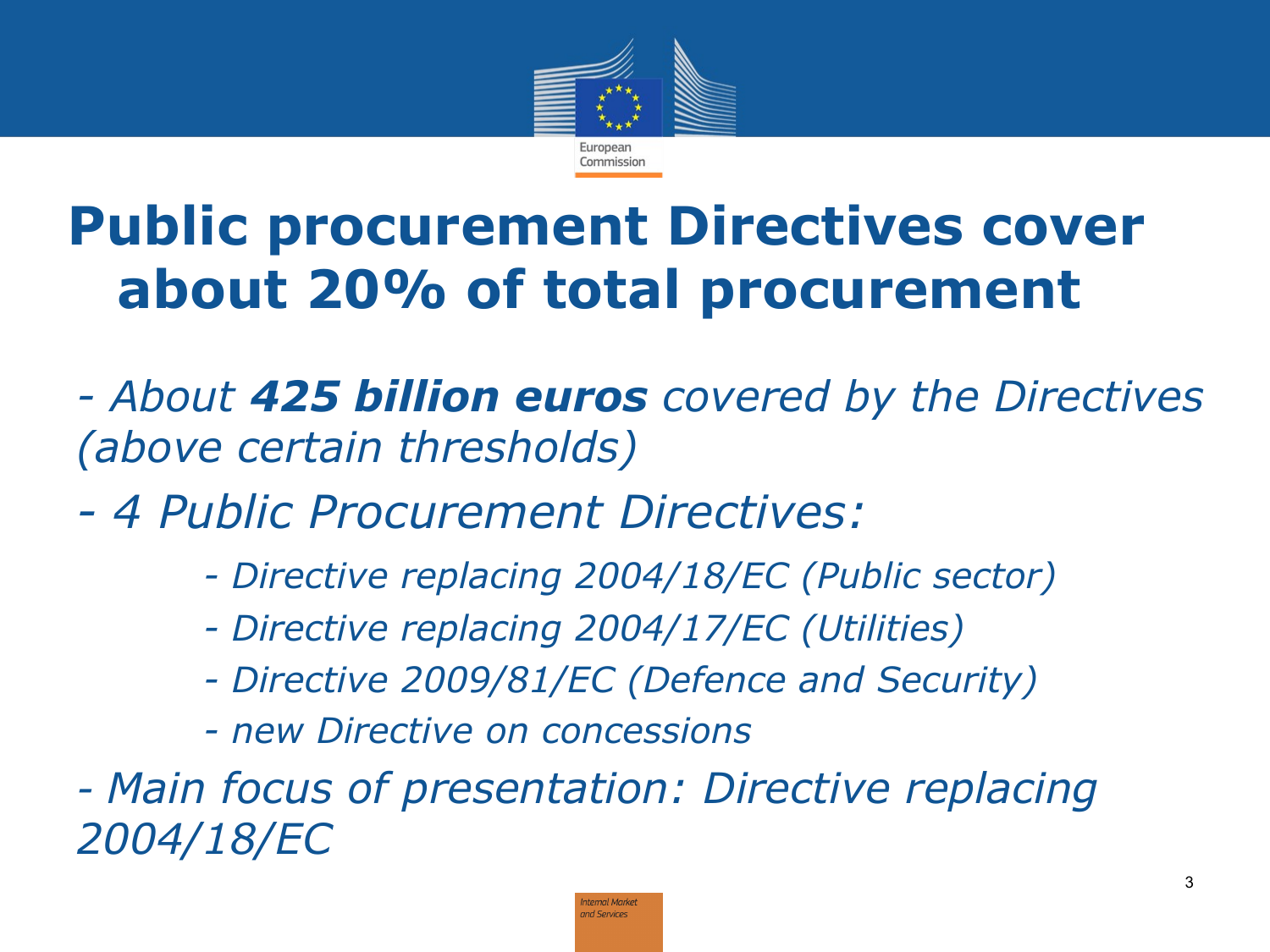

# **Objectives of the Reform**

**1. Simpler / more flexible procedures 2. Strategic use 3. Better access (SMEs, crossborder trade) 4. Sound procedures**

**5. Governance / Professionalisation of procurement**

ntemal Marke and Services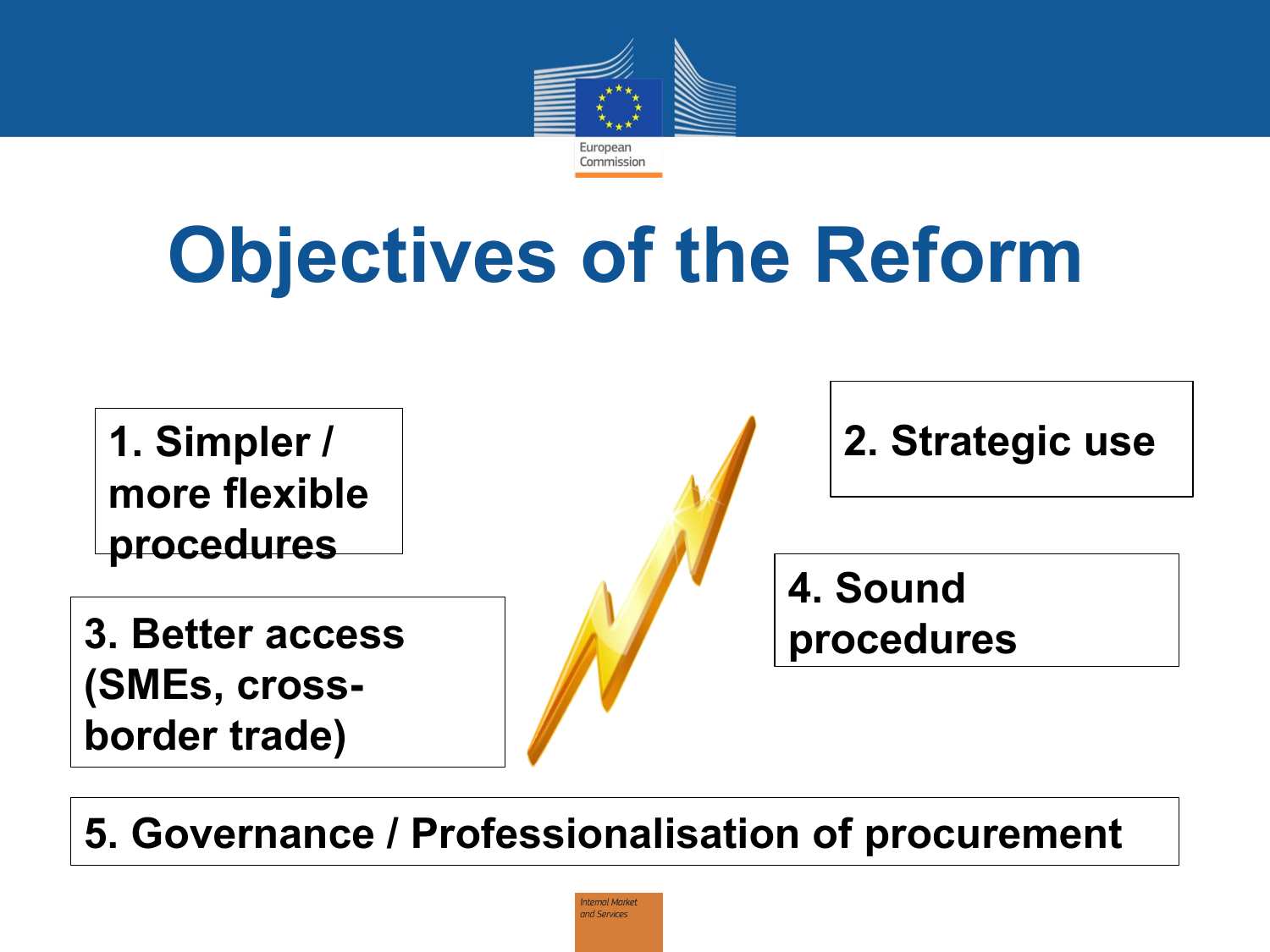

#### **E-Procurement**

# **Challenges… Some.**

# **Opportunities… Huge!**

ntemal Marke and Services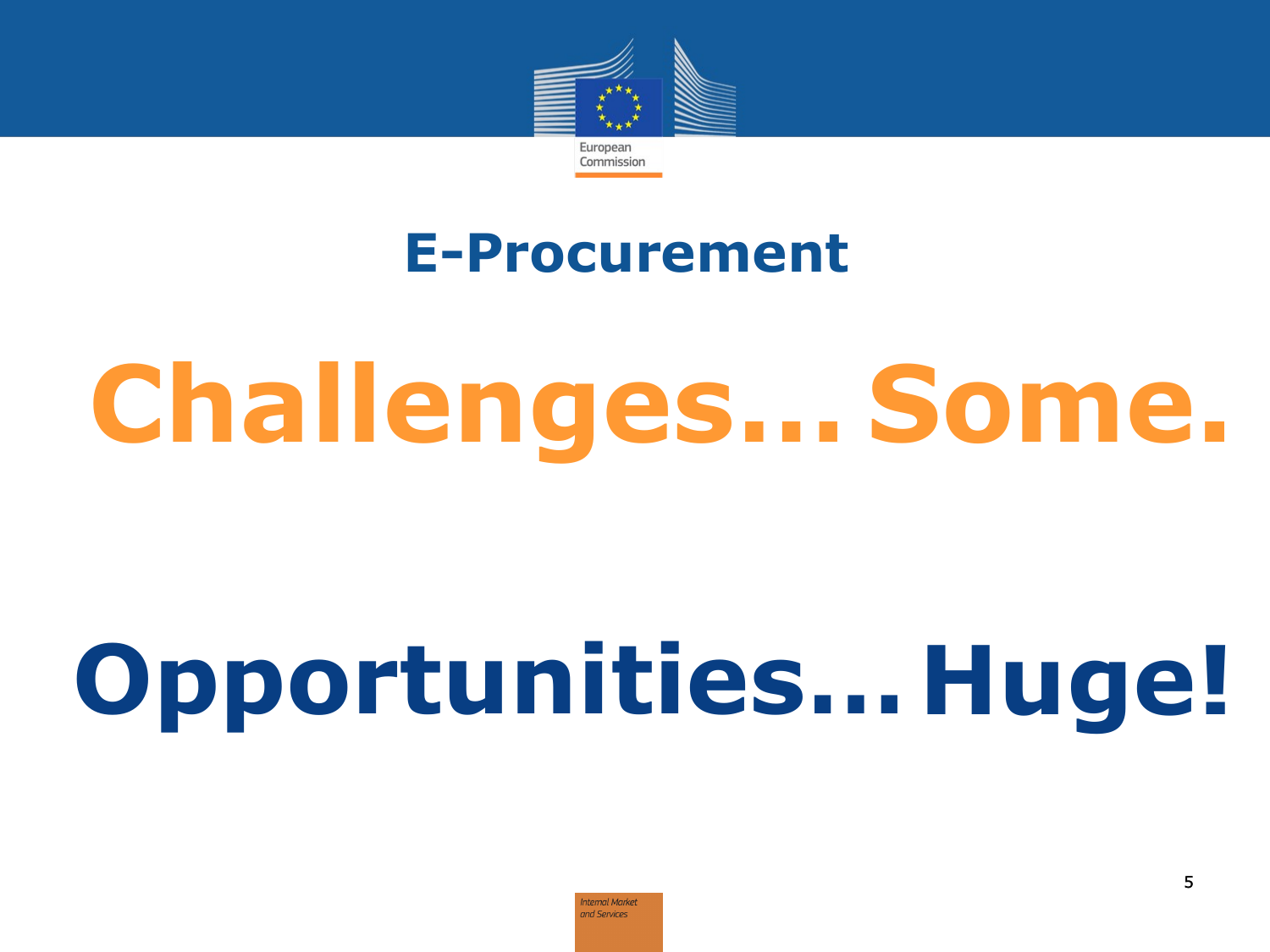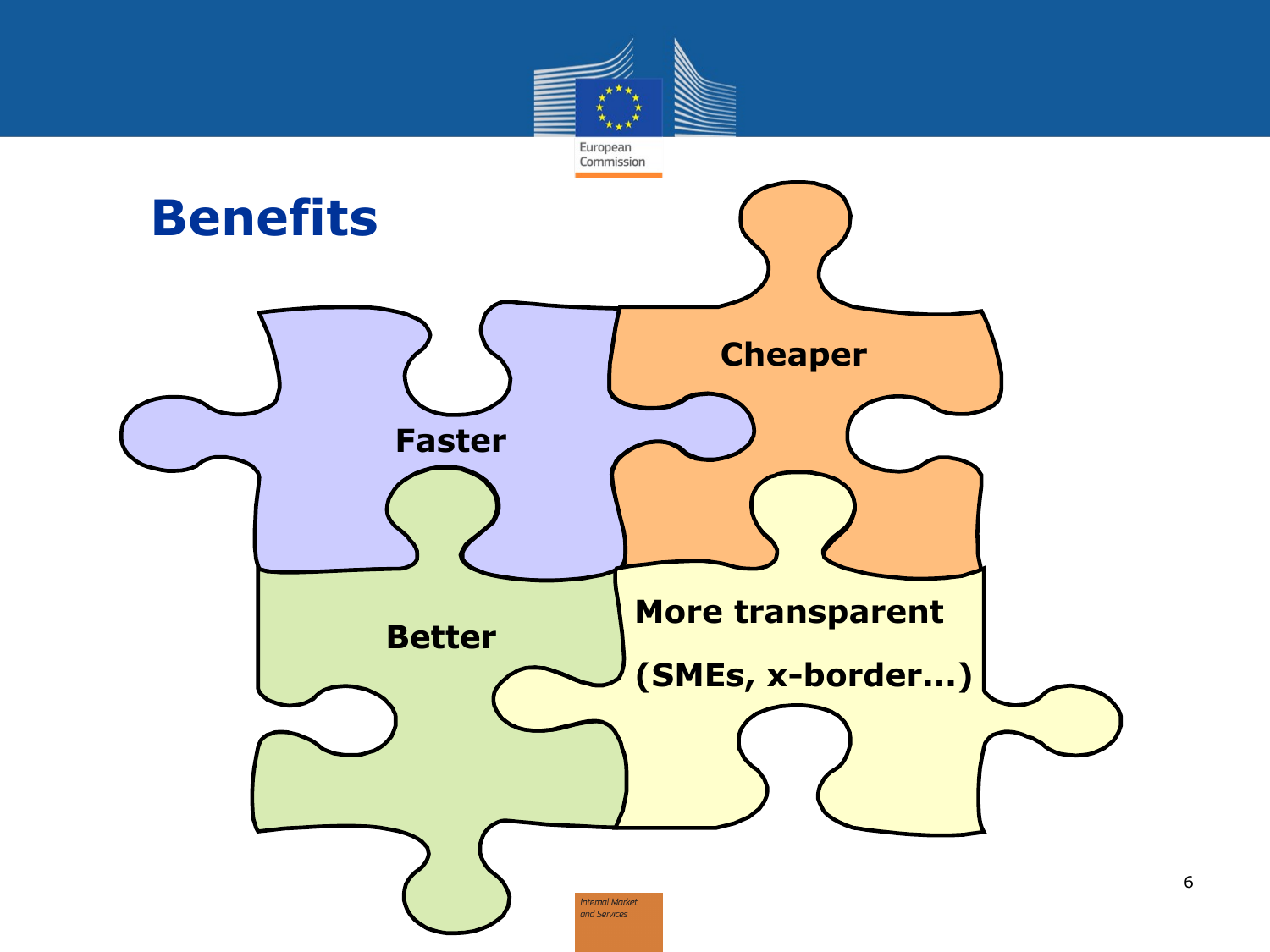

## **Where are we today?**

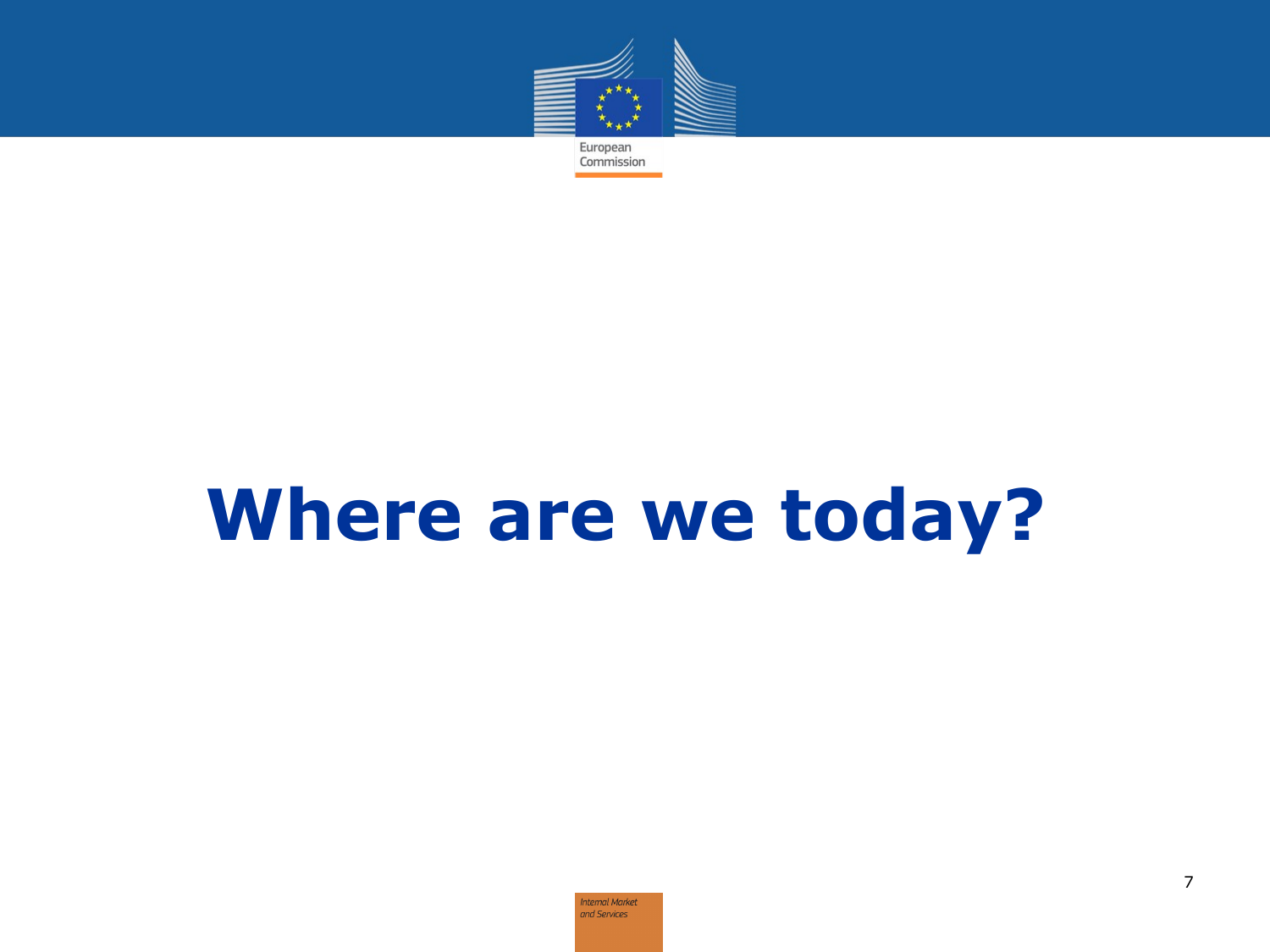

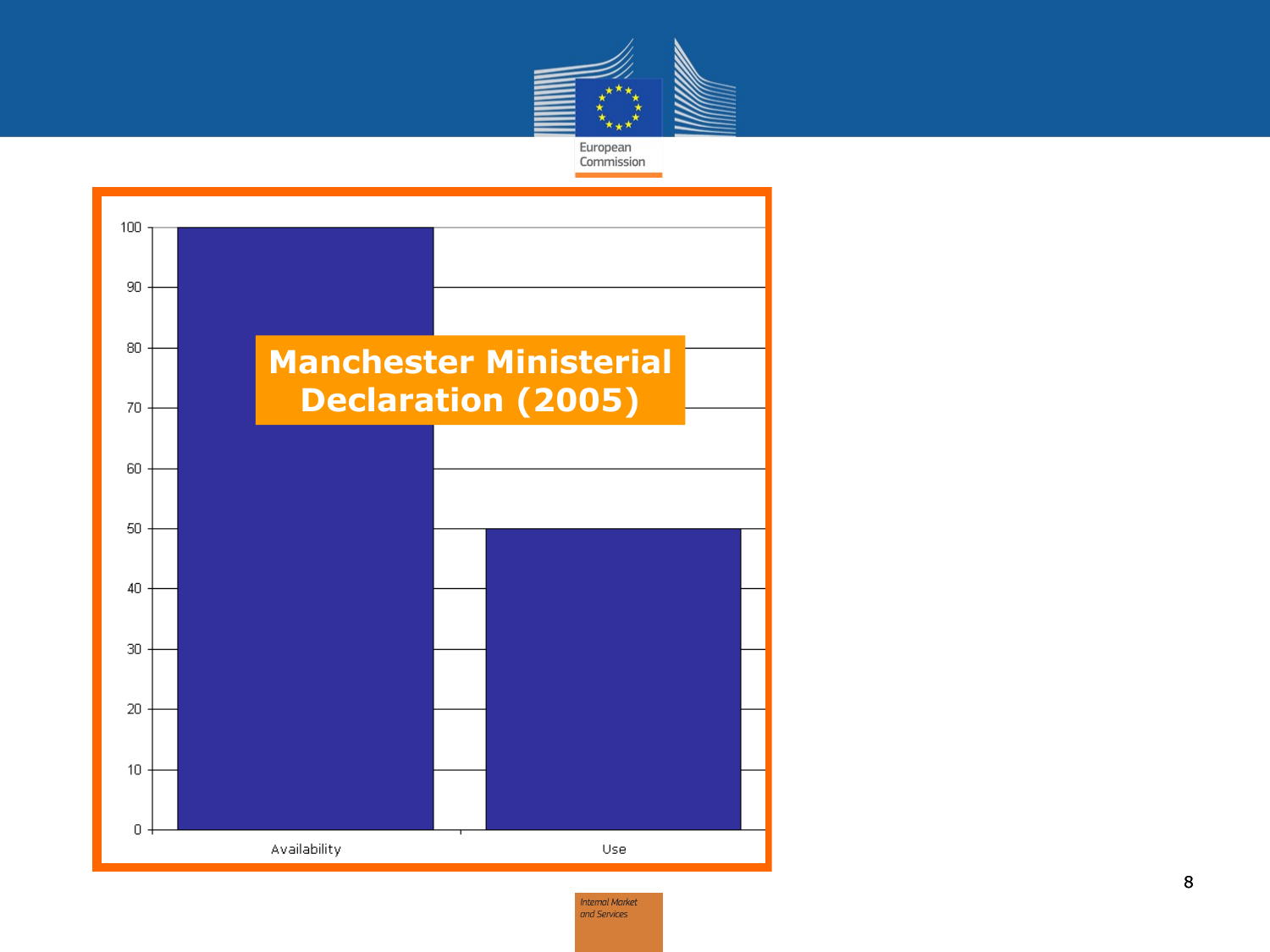

#### **E-procurement up-take per country**

#### Average level of up-take of e-submission by cluster of Member States in 2011

Number of Member States (MS) (Source: IDC Italia)

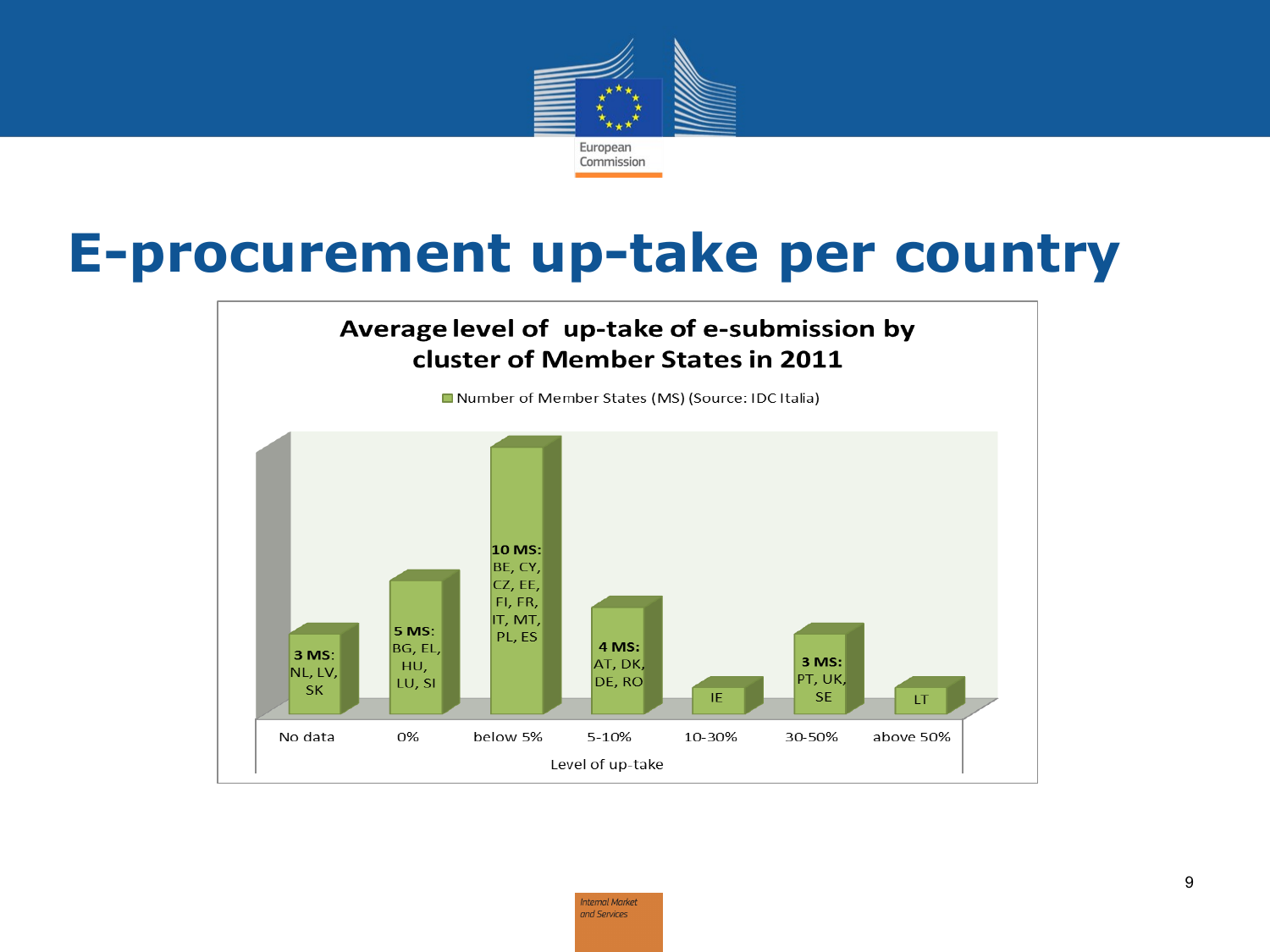

#### **Gradual transition to mandatory eProcurement**



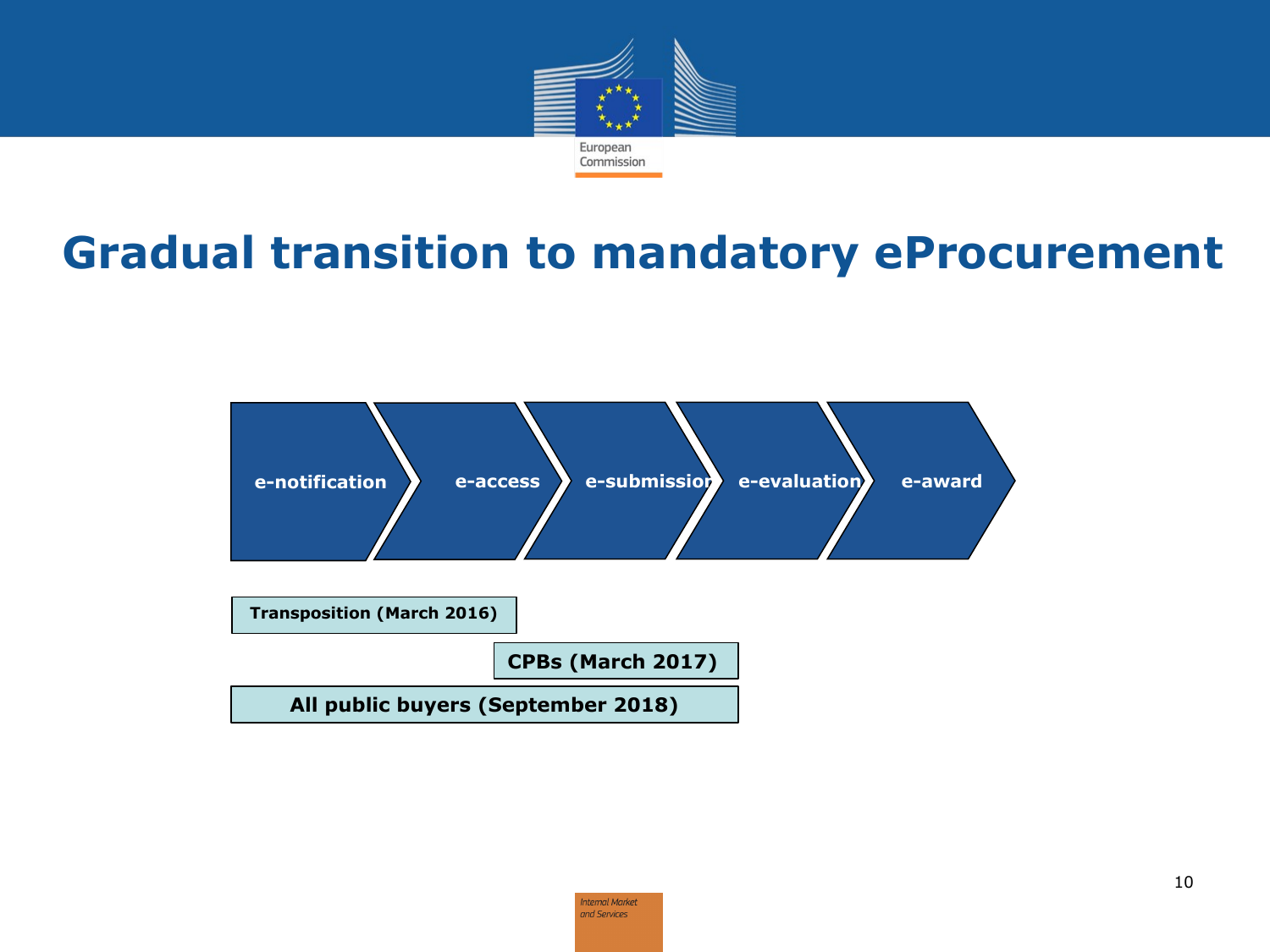

#### **E-signature**

MS and CA to carry out a risk assessment

o High level not necessary for access to tender documents, notification, etc

Mutual recognition of e-signatures on the Trusted Lists

Other formats: document carrier include link with validation possibilities (CA to validate online, free of charge)

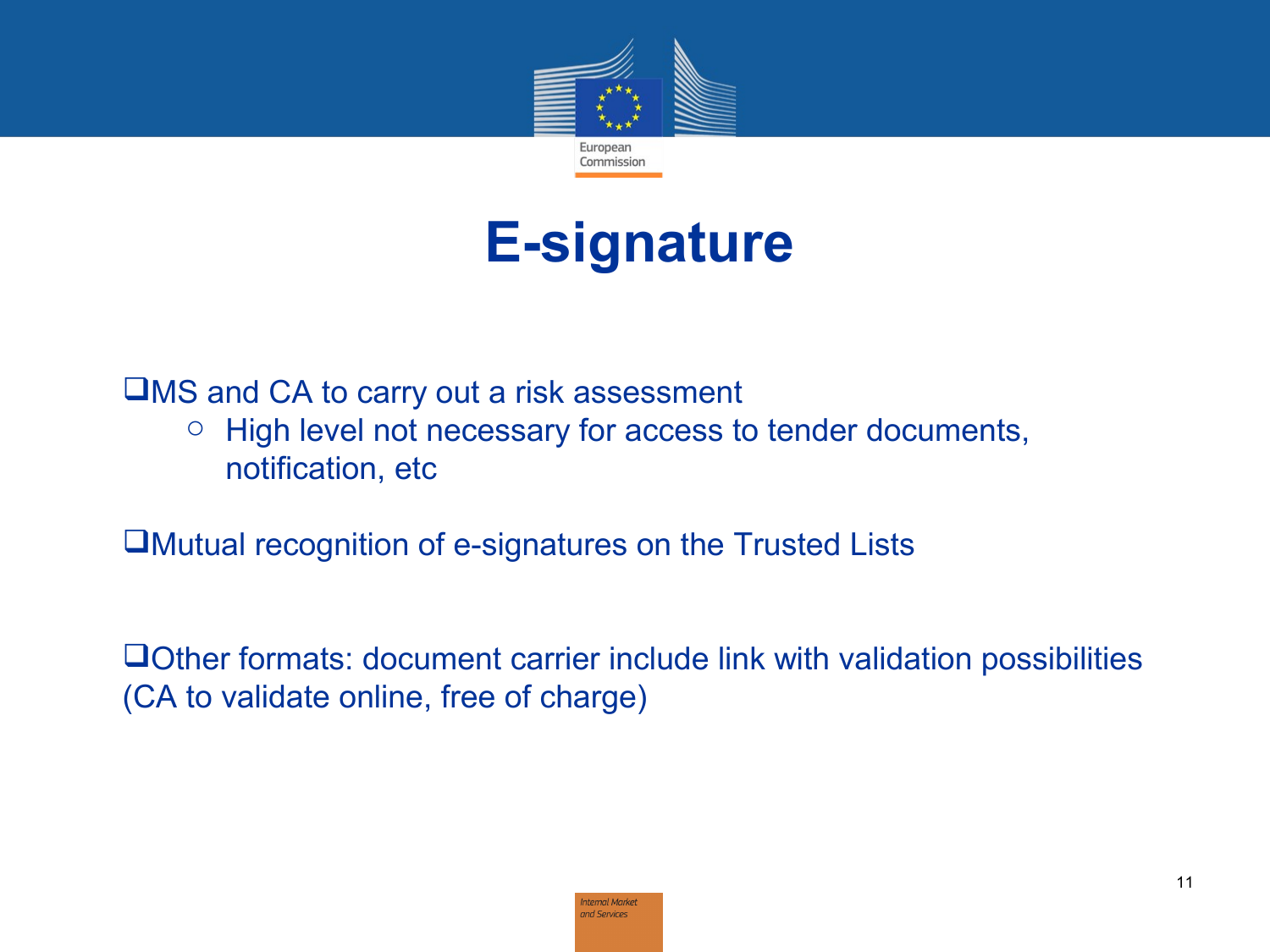

## **Tools/devices, delegated acts**

Public works: MS may require the use of specific tools (building information modelling tools) but CA to offer alternative means of access until become generally available

CAs to offer alternative means of access: keep the tool open!

- $\circ$  If not, provisional tokens
- o Alternative channels for the electronic submission of tenders.

COM empowered to adopt delegated acts to address interoperability across the EU (technical formats/messaging):

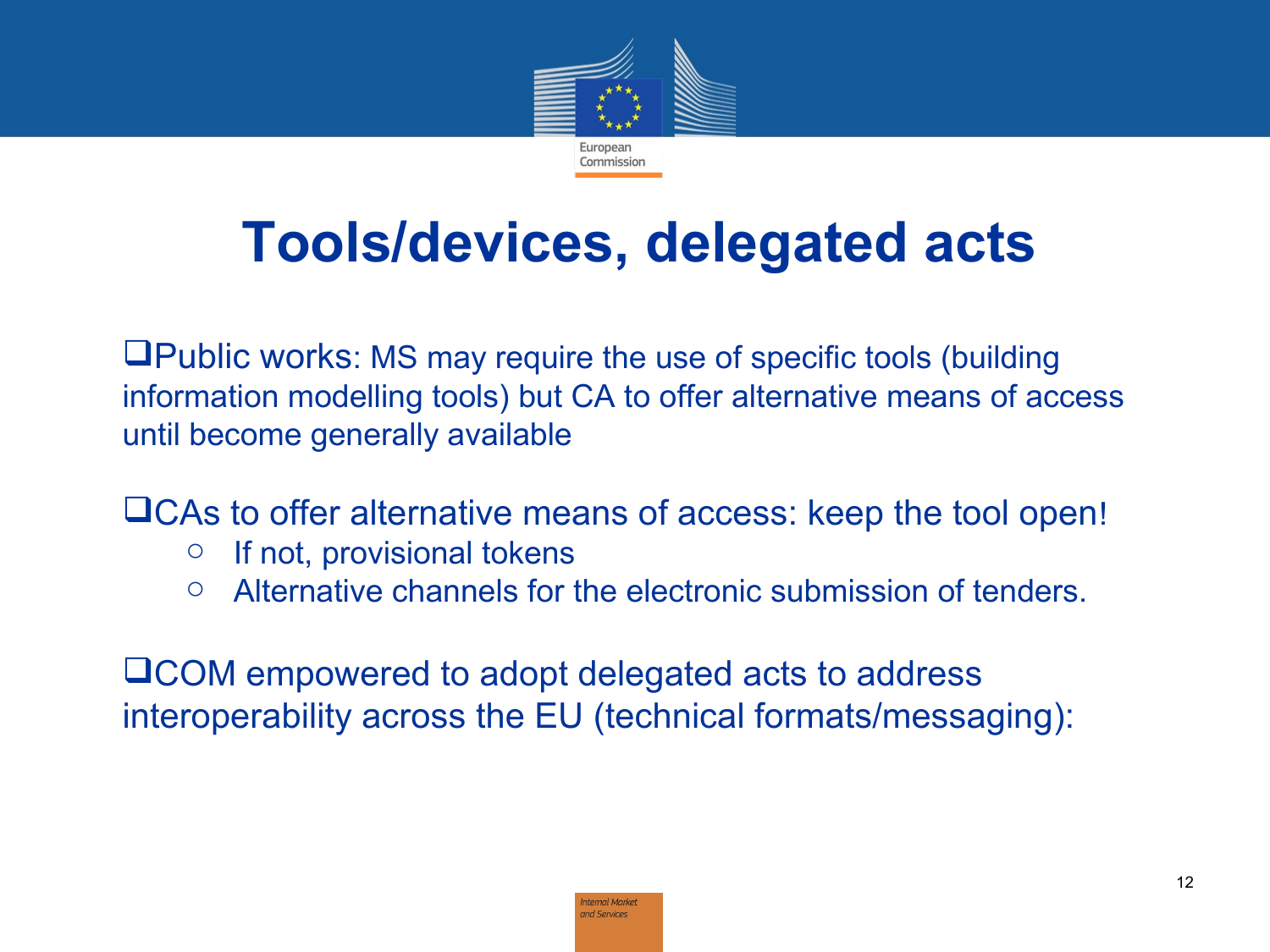

#### **e-Certis**

- □ Updating and verification compulsory:
- **MS to constantly keep up-to-date eCertis Art. 57b(1)**
- CAs to require *primarily* types of certificates covered by e- **Certis**

#### **U** Data extention:

- o Language versions of European Single Procurement Document Art. 57b(3)
- o Official declarations at Art. 57a(2)
- $\circ$  List of databases: Article 57(4)

#### Time line: **updating: entry into force**

o Certificates covered by e-Certis: 4.5 ys after

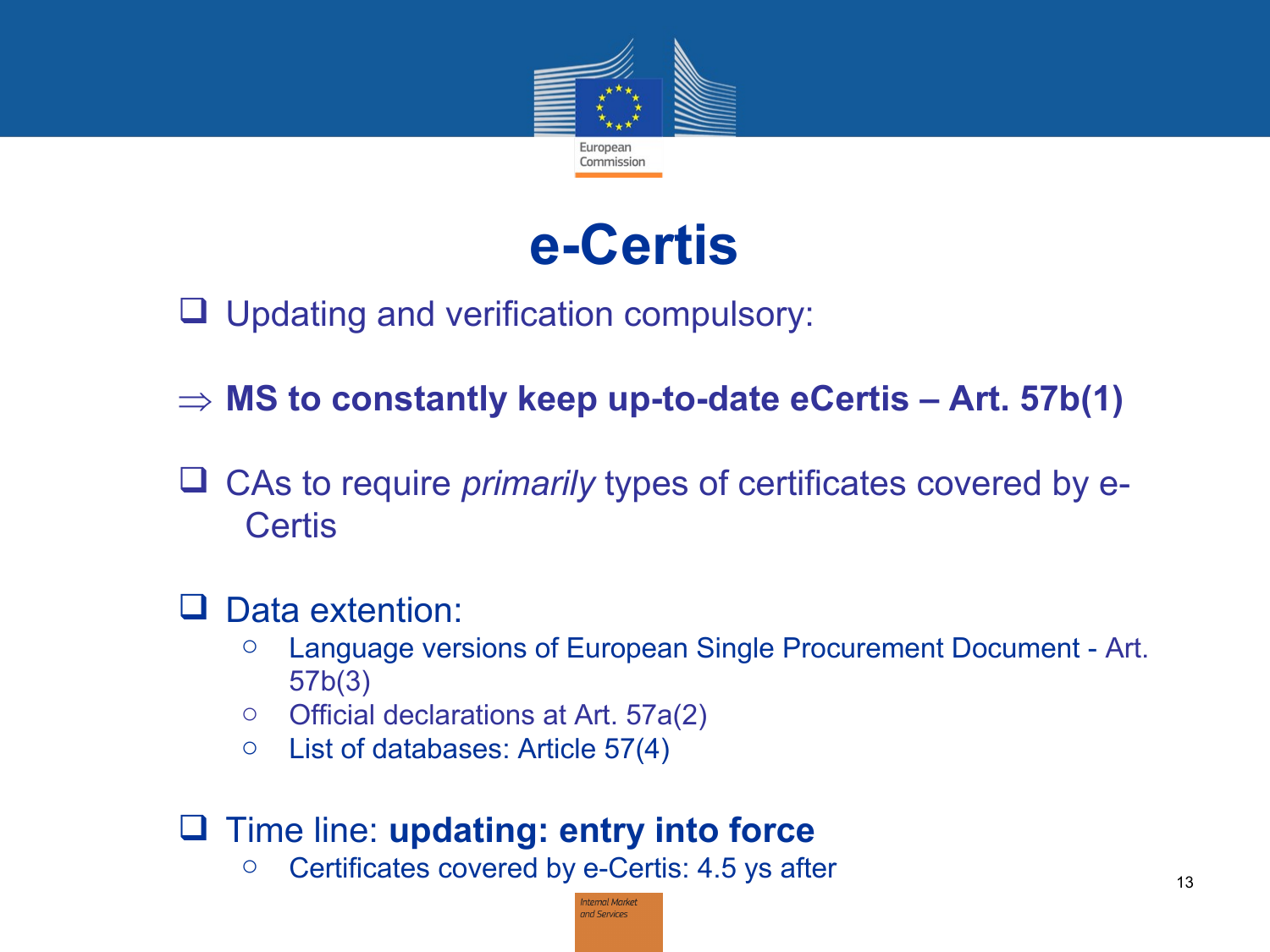

#### **Techniques for electronic procurement (Art. 32-34)**

Dynamic Purchaising System (DPS): existing procedure streamlined

- o restricted procedure
- $\circ$  no indicative tenders, no simplified notices, no max. duration
- o evaluation: 10 working days

Electronic auction: essentially unchanged

E-catalogue: standardised presentation of tenders, specific for a given procedure

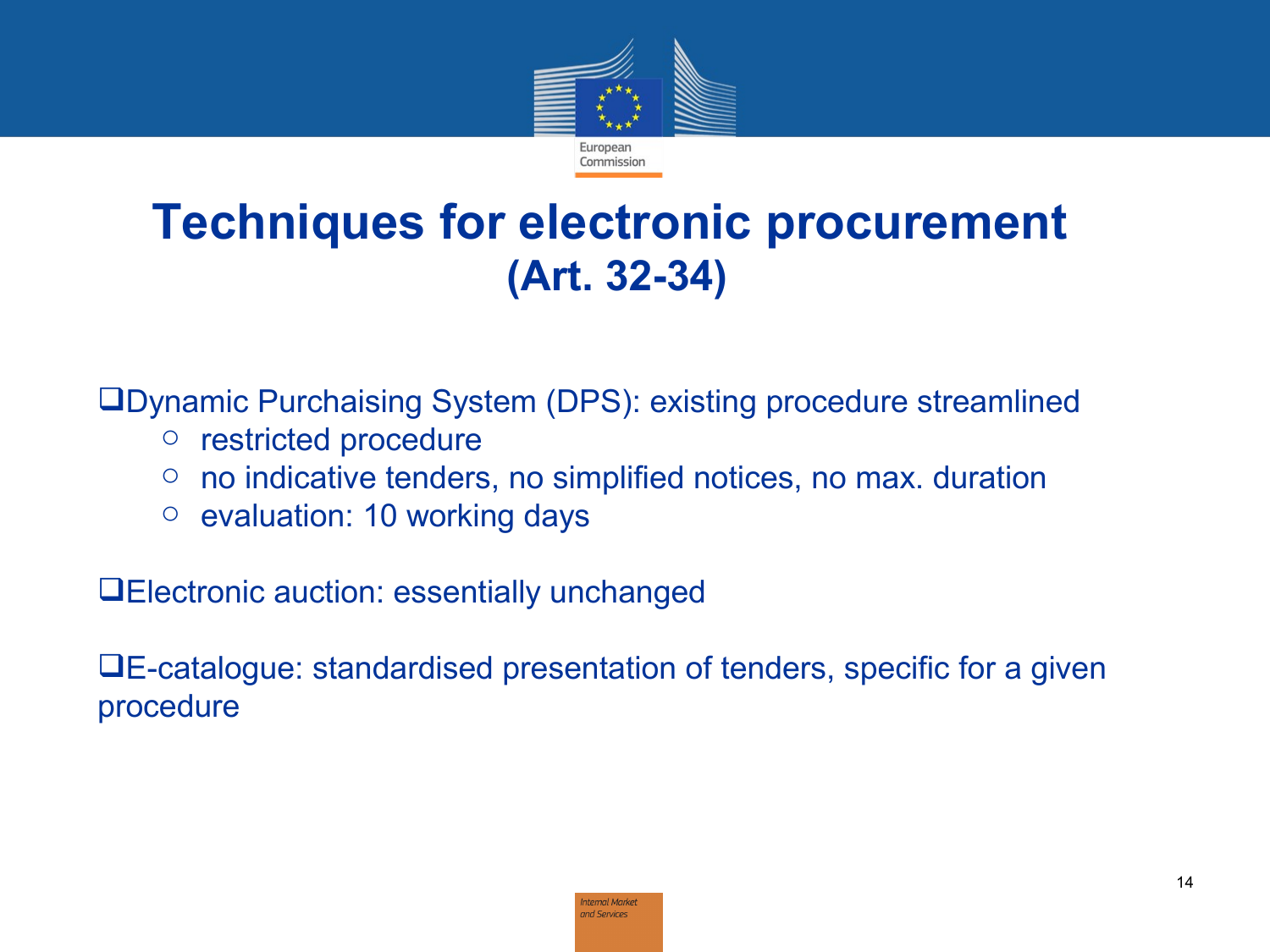

### **Other Directives**

Concessions Directive: "light regime"

- o No mandatory use of e-submission… but
- $\circ$  E-notification mandatory
- o E-Access still applies (with some restrictions)
- o General principles (generally available, non-discriminatory, not restricting access to the procedure)

Utilities Directive: same as for classical Directive (except for e-Certis)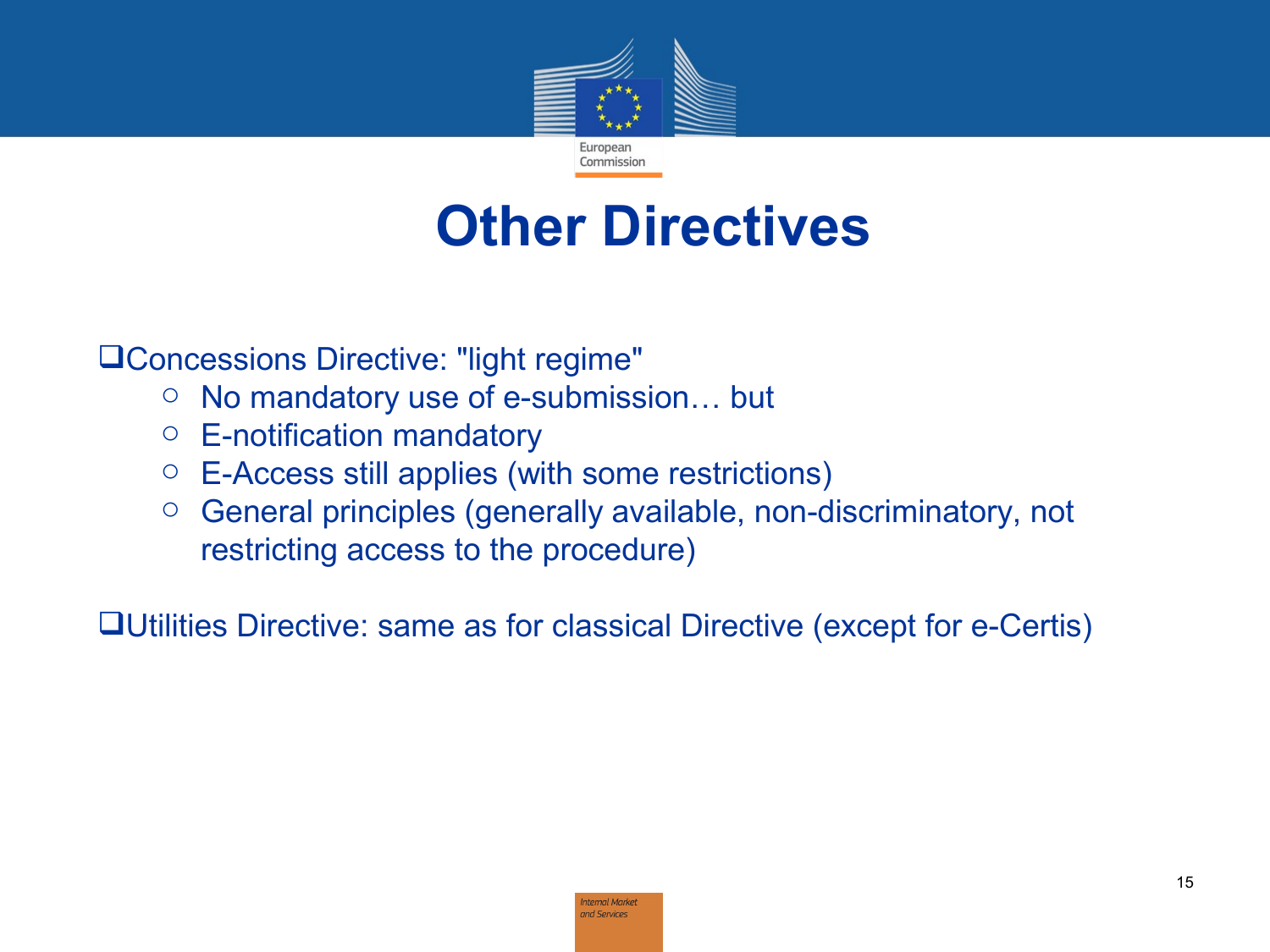

### **Directive on e-invoicing in public procurement**

#### • **Key elements:**

- o Scope: PP invoices only
- o Directive mandates standardisation bodies to draw up a new European einvoicing standard + short list of syntaxes + syntaxe bindings
- $\circ$  Buyers obliged to accept electronic invoices compliant with the new standard
- o The new standard will:
	- o build on existing specifications developed by CEN and UN/CEFACT
	- $\circ$  not replace existing e-invoicing standards national systems can continue to be used
- o Transposition: 1,5 years after standard (possibility to postpone for regional+ local for extra 1 year). Standard to be ready in 3 years.